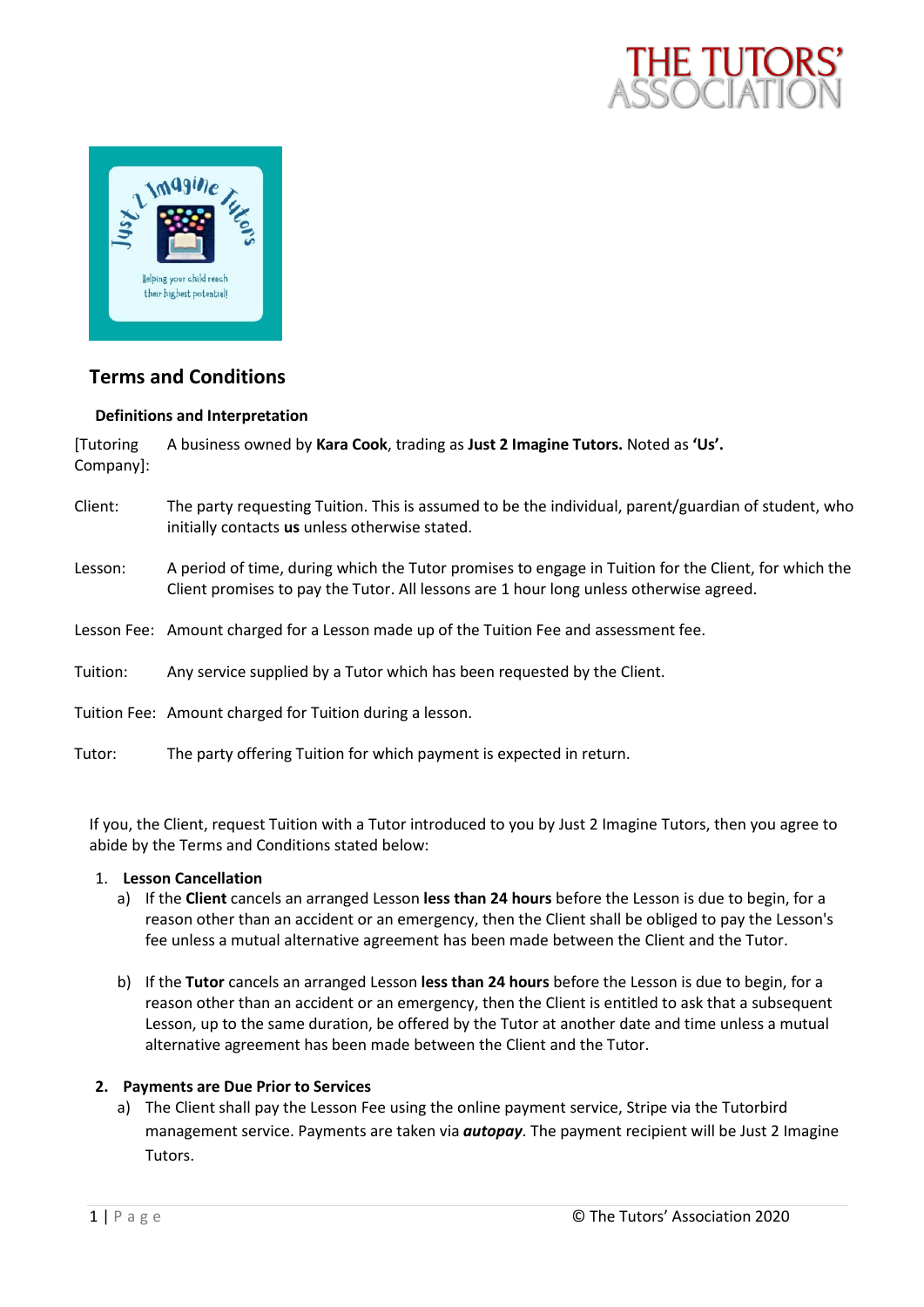

- b) Kara Cook, Just 2 Imagine Tutors will invoice the Client for tuition fees on a monthly basis. The amount of the invoice will be the sum of a number of Lesson Fees. Monthly tutoring packages are billed as 4 weekly sessions. The Client agrees to pay the full amount of the invoice in advance via autopay.
- c) Payments are taken in advance via *autopay* using the card on the client's file. Just 2 Imagine Tutors will send an email to notify client that payment has been taken.
- d) If there is a problem with autopay and the card transaction has not been complete, the client will be notified.
- e) If the Client does not pay an amount due before the date when it was due, Just 2 Imagine Tutors reserves the right to charge a **late payment** fee of up to **£10** for each letter/email that is sent to the Client, with regard to the amount owed. Such letters will be sent no more often than once each calendar month. Just 2 Imagine Tutors also reserves the right to charge *interest* on any overdue amount at 8% above base rate.
- f) The client will be responsible for getting in touch with Just 2 Imagine Tutors to make payment for future lessons if they wish to continue the service.

# **3. Miscellaneous**

- a) Just 2 Imagine Tutors reserves the right to request to stop arranging Lessons with the Client at any time. We will give you **30 days-notice** of our wish to cancel services.
- b) If the client has not paid for services given by Just 2 Imagine Tutors, **then the agreement is null, and void and services will cease until payment has been received.**
- c) You, the client can cancel our tutoring agreement at any time by giving us **30 days-written notice** unless otherwise agreed with us.

Signed…………………………………………………….

Client

Date………………………………………………………...

Signed……………………………………………………..



Kara Cook Just 2 Imagine Tutors Date 1<sup>st</sup> May 2022